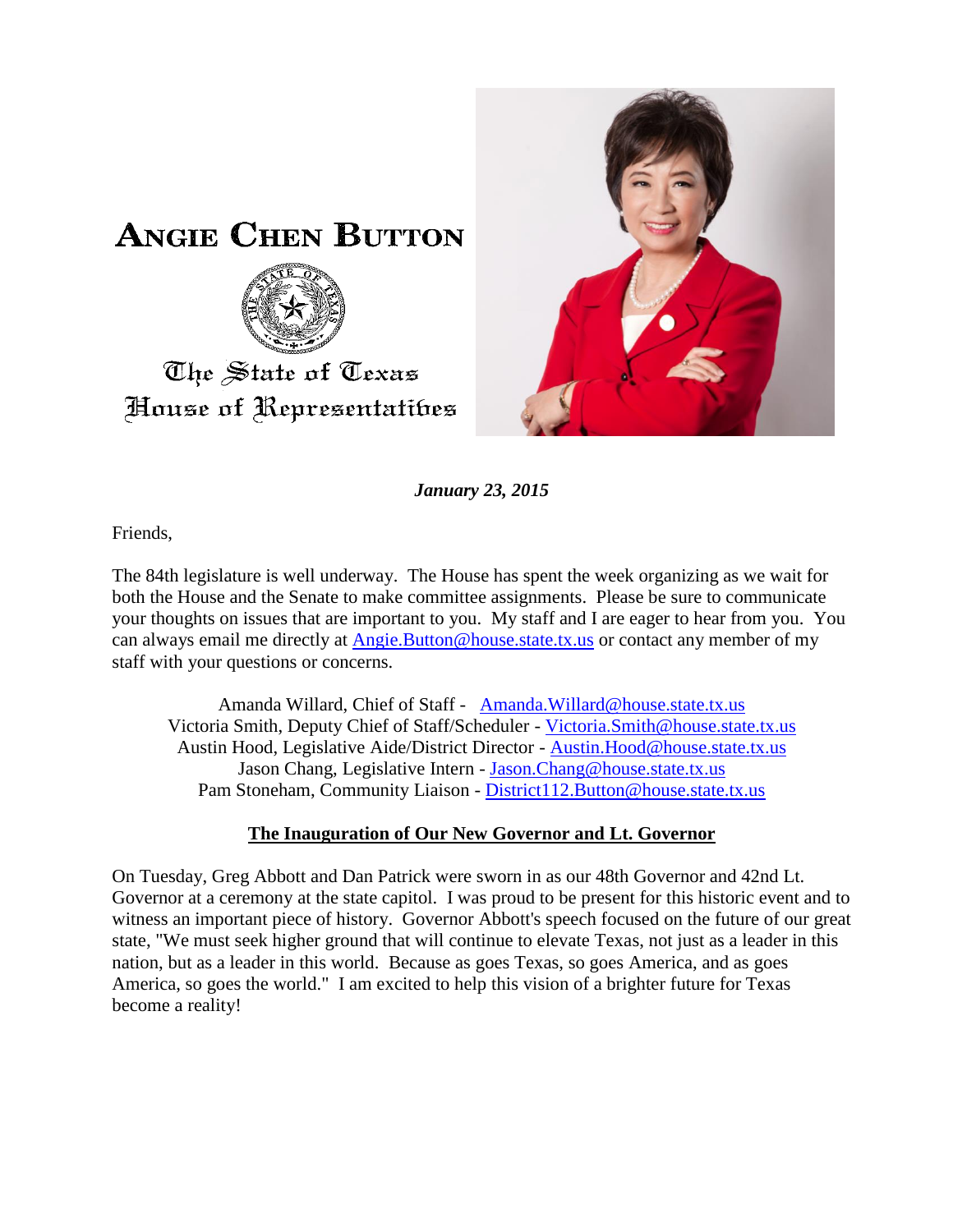

**I enjoyed watching the Inauguration Ceremony with my colleague Chairman Larry Phillips from Sherman and my husband Darcy.**



**I was excited to see Dick and Diane Reed of Richardson in my office after the Inauguration ceremony.** 

## **Your State Budget**

The House wasted no time getting to work as we made the base budget available late last week. The two-year, \$202.4 billion base 2016-17 budget covers our growing state's basic needs while leaving \$13 billion in the state coffers. The base budget serves as a starting point in the budget negotiation process.

"This plan proves that the Texas House remains serious about fiscal discipline," Speaker Straus said in a statement. "We are able to hold spending in check while addressing some very important challenges related to our rapid growth."